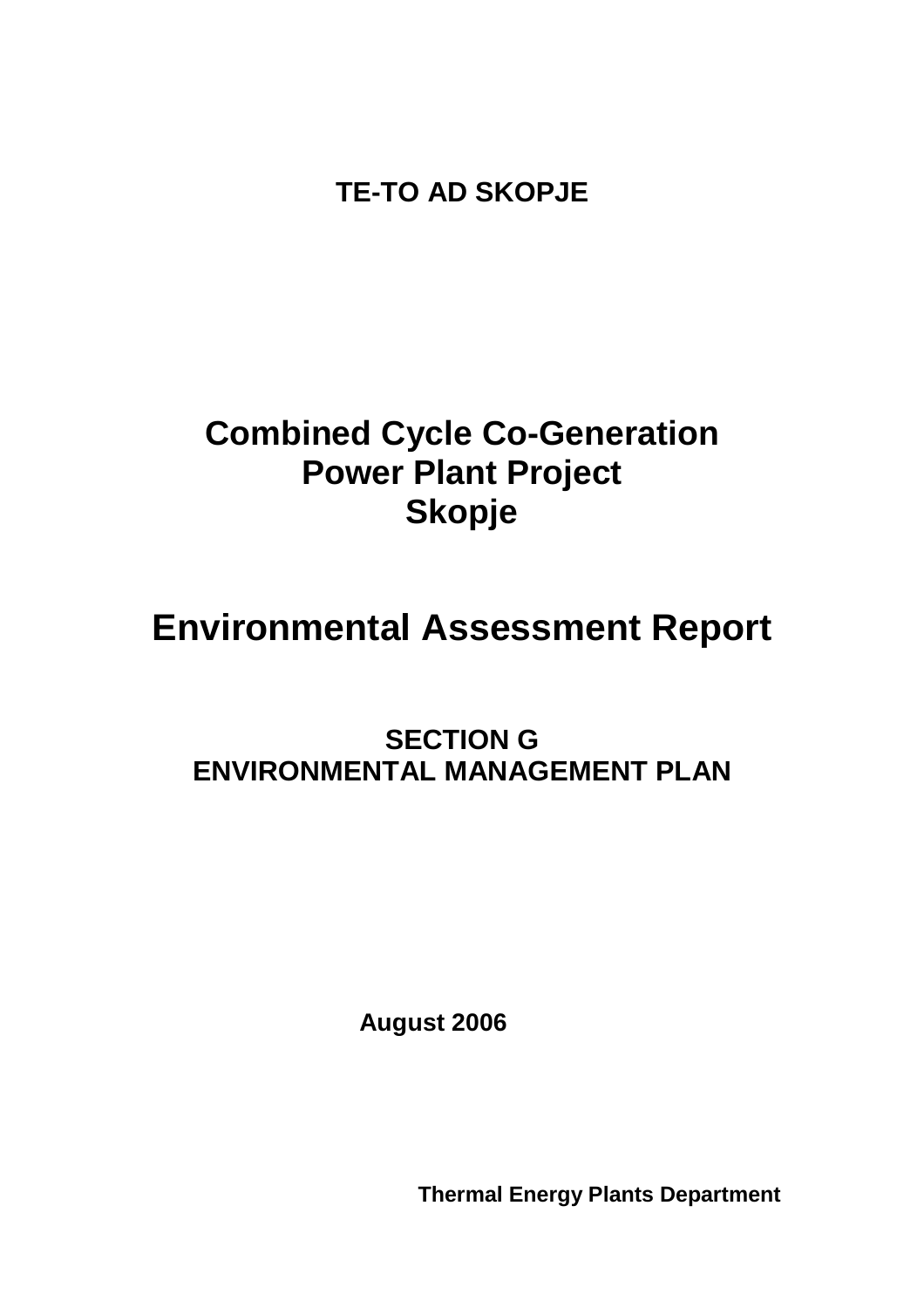## **Table of Contents**

#### Page

| 1                                                                                                     |  |
|-------------------------------------------------------------------------------------------------------|--|
| $\overline{2}$                                                                                        |  |
| 2.1                                                                                                   |  |
| 2.2                                                                                                   |  |
| 2.3<br>2.3.1<br>2.3.2<br>2.3.3<br>2.3.4<br>2.3.4.1<br>2.3.4.2<br>2.3.5<br>2.3.5.1<br>2.3.5.2<br>2.3.6 |  |
| 3                                                                                                     |  |
| 3.1<br>3.1.1<br>3.1.2                                                                                 |  |
| 3.2                                                                                                   |  |
| 3.3                                                                                                   |  |
| 3.4                                                                                                   |  |
| 3.5                                                                                                   |  |
| 3.6                                                                                                   |  |

## **List of Tables**

| Table G- 1: The main Project Impacts and Mitigation Measures during Construction Phase 5 |  |
|------------------------------------------------------------------------------------------|--|
|                                                                                          |  |
| Table G- 3: The Main Project Impacts and Mitigation Measures during Operation Phase 9    |  |
|                                                                                          |  |
|                                                                                          |  |
|                                                                                          |  |
|                                                                                          |  |
|                                                                                          |  |
|                                                                                          |  |

© The Copyright remains with Colenco Power Engineering Ltd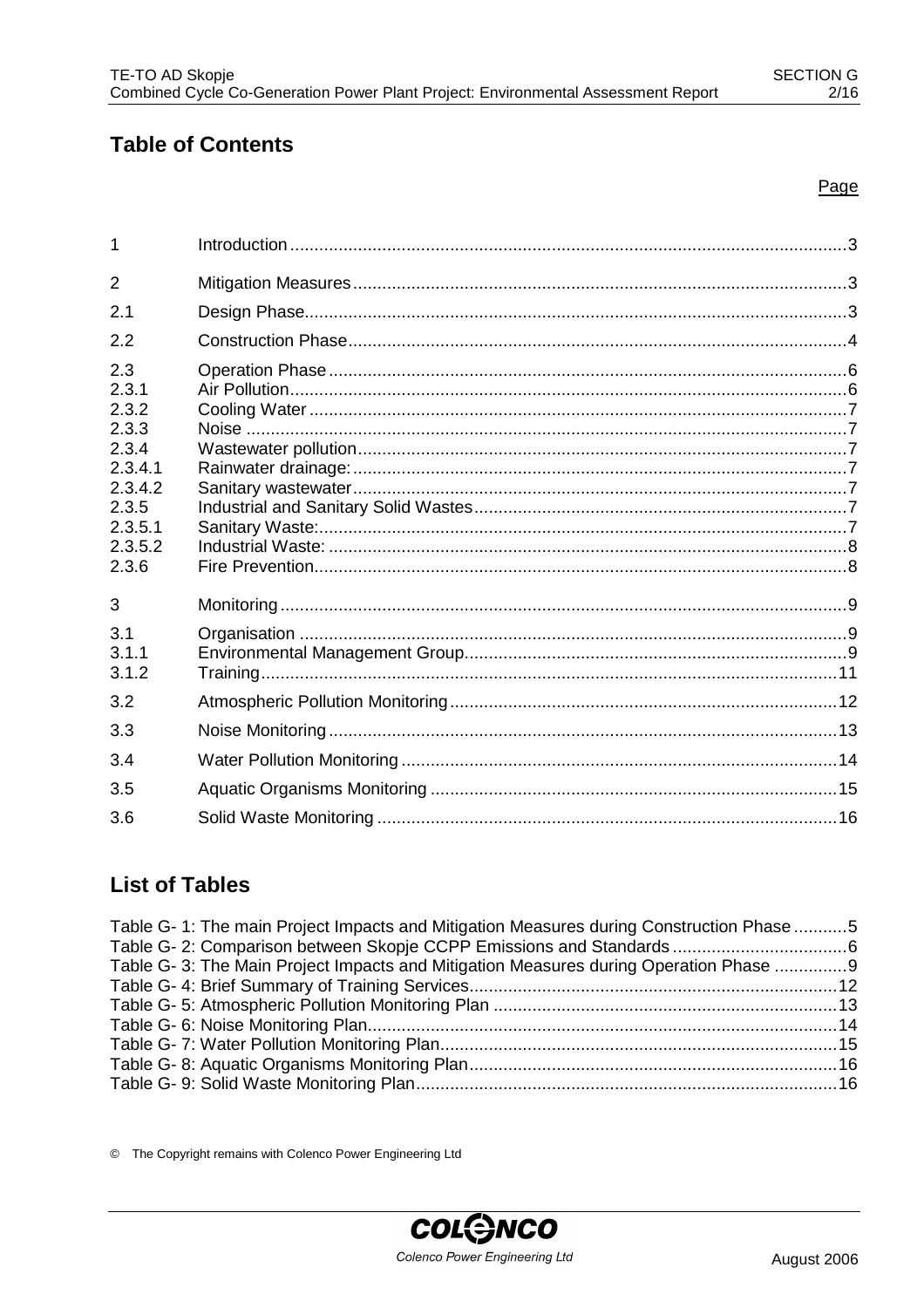#### **1 Introduction**

The Skopje CCPP project with a capacity of 220 MW will be implemented in a heavy industrial area of Skopje. Since the project is designated a "Category A" project, the EIA report shall include an Environmental Management Plan (EMP). The EMP shall describe mitigation, monitoring and institutional measures to be taken during implementation and operation of the project to eliminate adverse environmental and social impacts, or reduce them to acceptable levels.

The quality of ambient air in Skopje and other urban areas has been monitored for more than 25 years in a more or less frequent way and quality. This monitoring is carried out by the Republic Hydrometeorological Institute on the basis of separate program which is adopted and financed by the Government.

In recent times Macedonia is slowly moving towards the EU concerning regulations and guidelines which are taken over and implemented by the local authorities. Since until now no environmental monitoring agencies for emissions were required by the Macedonian law the government is currently founding these agencies with a broad support of the EU in order to monitor and control the occurring emissions and to implement counteractive measures where required.

For the Skopje CCPP project it is required that this newly founded environmental agencies will collaborate closely with the power plant's environmental management in order to monitor, evaluate and control the emissions occurring during plant construction and operation.

As mentioned in Section D, four automatic ambient air quality monitoring stations are operated by the Ministry of Environment and Physical Planning of the Republic of Macedonia. Monitoring data of the last years have been provided to Colenco. In addition to these data information from some manual measurements of  $SO<sub>2</sub>$  in ambient air in Skopje are available. Manual measurements have been done by State Hydro-Meteorological Institute (HMI) and State Health Protection Institute (HPI).

It is expected that the 4 automatic ambient air quality measuring stations remain in operation and will be used to monitor the ground level concentrations in Skopje also in future, i. e. during the operation phase of the new CCPP Skopje.

### **2 Mitigation Measures**

#### **2.1 Design Phase**

There are no cultural or archaeological monuments, natural forests, or wildlife sanctuaries in the project area that could be encroached upon by the construction or operation of the Skopje CCPP. Therefore, measures for encroachment limitation of populated, cultural and protected sites are not necessary.

The required resettlement of squatters settlers will be performed according to the resettlement action plan of WB OD 4.30.

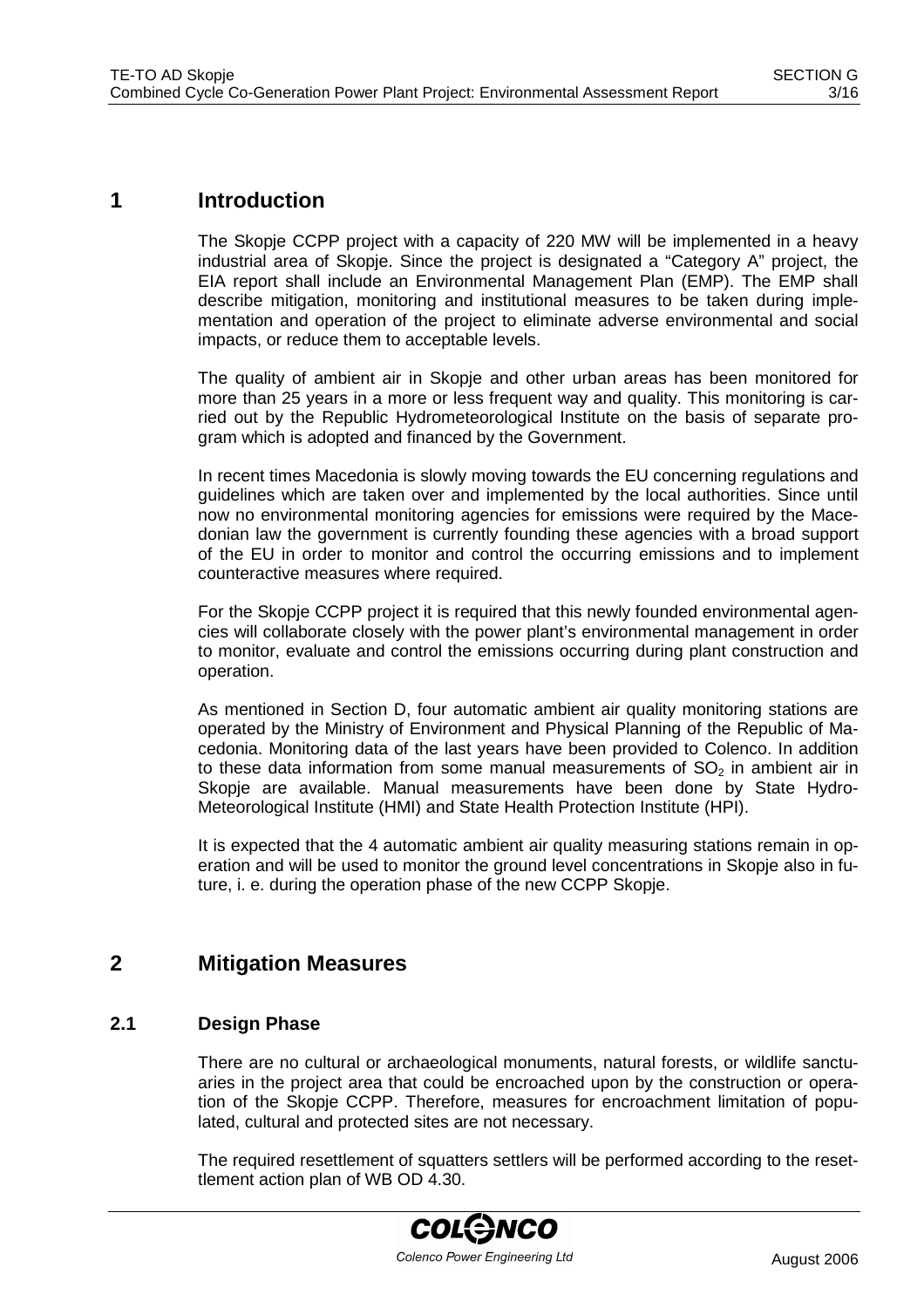The Design of the combined cycle power plant Skopje is characterized by high efficiency and exclusively using natural gas as fuel. The gas turbine will be equipped with a dry low NOx system to minimize the NOx emissions. Concerning noise protection as well as waste and wastewater disposal, all required measures have been considered in the plant design to meet the relevant standards.

These design measures inherently ensure that:

- $\bullet$  the specific CO<sub>2</sub> emission values are low
- the emissions of CO and NOx are minimized and will meet the local and EU standards
- $\bullet$  dust and  $SO<sub>2</sub>$  emissions are negligible
- the local and the requirements of the World Bank Noise regulations will be respected.
- the wastewater treatment systems and cooling water system will be completed according to the local and the EU requirements.
- all required safety measures (fire prevention with adequate control measures, workers health and safety) will be in accordance with the local Standards and the guidelines of the NFPA.

#### **2.2 Construction Phase**

The following measures will be considered during the construction phase of the Skopje CCPP:

#### **Protection of water quality and aquatic ecosystems:**

- Disposal of solid waste (construction waste, sand, stone etc.) and waste grease and oil from construction equipment to the local water source will be prevented. All the waste will be collected and disposed of to the approved disposal sites.
- The project will install adequate sanitation systems (for example mobile toilet facilities) for workers to prevent untreated or inappropriate domestic waste discharge.
- Discharge and disposal of domestic waste from the construction camps into water sources will be avoided. Domestic solid wastes will be collected and disposed of in approved disposal sites by the respective approved local companies.

#### **Protection of air quality:**

Air pollution during the construction phase (i. e. mainly during civil work activities) may occur mainly due to dust emission. The following mitigation measures will be performed:

- During dry weather, periodic watering of the construction sites access
- EPC Contractor shall be required to implement and apply the following measures to mitigate dust and prevent traffic accidents: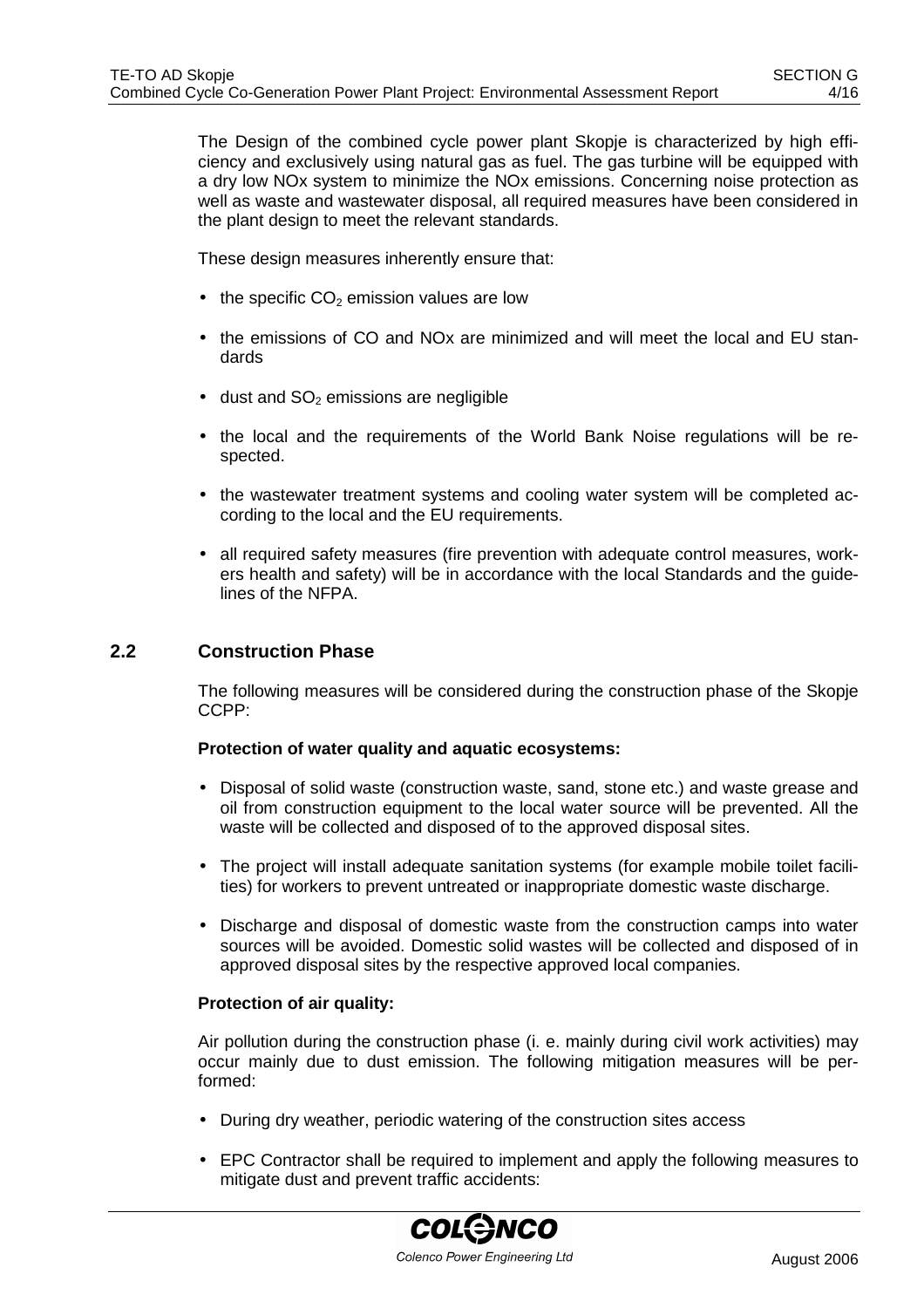- o Limit the speed within the construction site, and the access road leading to the site.
- o Regularly water down the site and access roads
- o Wash down the vehicles, which are leaving site.
- o Vehicles transporting open loads of construction materials such as sand, clay shall be covered where necessary

#### **Noise:**

To reduce noise during the construction phase appropriate measures shall be taken to comply with local regulations:

- Prohibition of noisy activities during the night.
- Speed restrictions to be applied to heavy/articulated vehicles, which pass through residential areas.

#### **Impact by Traffic:**

To maintain the traffic safety it is considered to keep the traffic slow which pass through residential areas by appropriate measures such as giving a safety education to the drivers.

A **summary** of all important impacts during the construction phase and the applied mitigation measures are given in the following Table G- 1:

| No.           | <b>Impact</b>                            | <b>Possible Effects</b>                                   | <b>Assessment / Mitigation Measures</b>                                                                                                                                                                                                |
|---------------|------------------------------------------|-----------------------------------------------------------|----------------------------------------------------------------------------------------------------------------------------------------------------------------------------------------------------------------------------------------|
| 1             | Land clearing<br>of local people         | Resettlement and<br>compensation of<br>people             | Resettlement of squatters who are<br>located on an area of about 3900 $m^2$ .<br>Resettlement to be performed according<br>to WB OD 4.30.                                                                                              |
| $\mathcal{P}$ | Land used                                | Space requirement                                         | A total of approx. 2 ha of land is<br>required (no requirement of green field;<br>Site located in an industrial area                                                                                                                   |
| 3             | Traffic/<br>transportation               | Increase in traffic<br>volume                             | Temporarily affects. Transport of main<br>plants and equipment by road/railway.<br>Keep the traffic slow for safety and<br>noise reasons.                                                                                              |
| Δ             | Construction<br>labour and<br>activities | Increase in air pollution,<br>noise and waste<br>quantity | Temporarily affects. Avoiding of dust<br>pollution by periodic watering of site<br>during civil works. Avoiding of noisy<br>activities during the night. Wastewater<br>and solid waste disposal according to<br>the local regulations. |
| 5             | Socio-<br>economic                       | <b>Employment aspects</b>                                 | Positive effects on temporary<br>employment for local workers.                                                                                                                                                                         |

#### **Table G- 1: The main Project Impacts and Mitigation Measures during Construction Phase**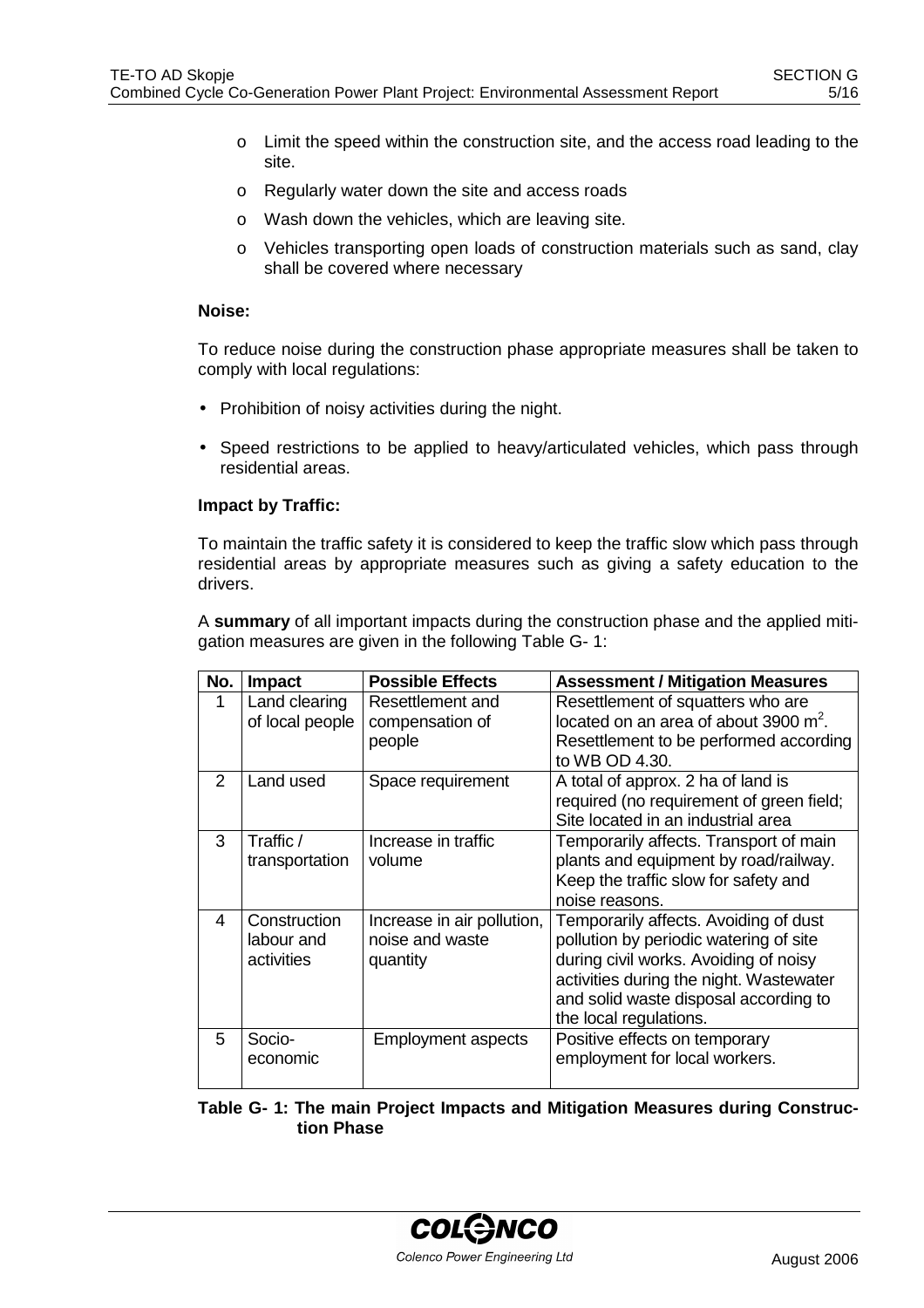#### **2.3 Operation Phase**

The operational impacts can be considered as follows:

- Flue gas emissions into the atmosphere (e. g. NOx, CO)
- Ambient air quality
- Cooling water supply and discharge
- Noise within and outside the plant boundary
- Waste water discharge
- Solid waste disposal

#### **2.3.1 Air Pollution**

As investigated in Section E, the  $NO<sub>x</sub>$  and CO emissions of Skopje CCPP will be below the Macedonian and EU Emission Standards with natural gas as the only fuel (see Table G- 2).

No special secondary mitigation measures to control air emissions are required during the operation of Skopje CCPP. The mitigation measures to minimise air pollution are found in the technology and design of the power plant, such as:

- Combined cycle concept with high efficiency
- Natural gas as exclusive fuel
- Dry low NOX system (gas as fuel)

The plant will be operated in combined cycle mode, i. e. the flue gas of the gas turbine will pass a heat recovery steam generator (HRSG) before it will be discharged to the atmosphere via a stack of 60 m height to ensure sufficient dispersion of the pollutants.

|                                   | <b>CCPP Skopje</b><br>expected emission<br>mg/Nm3 | Local<br>standard<br>mg/Nm3 | EU<br>standard<br>mg/Nm3 |
|-----------------------------------|---------------------------------------------------|-----------------------------|--------------------------|
| <b>NOx</b><br>natural gas as fuel | 40                                                | 350                         | 75                       |
| ICO<br>natural gas as fuel        | 20                                                | 100                         |                          |

#### **Table G- 2: Comparison between Skopje CCPP Emissions and Standards**

The dispersion calculations (Section E 3.2.4) show that the contribution of the new CCPP to the ground level concentrations is very low. Even for NOx as the most important component of the new CCPP, compared to existing situation (DHP), barely any deterioration of ambient air quality will occur. For the pollutants  $SO<sub>2</sub>$  and dust the situation will improve as these pollutants do not occur with the new plant.

> **COLGNCO** Colenco Power Engineering Ltd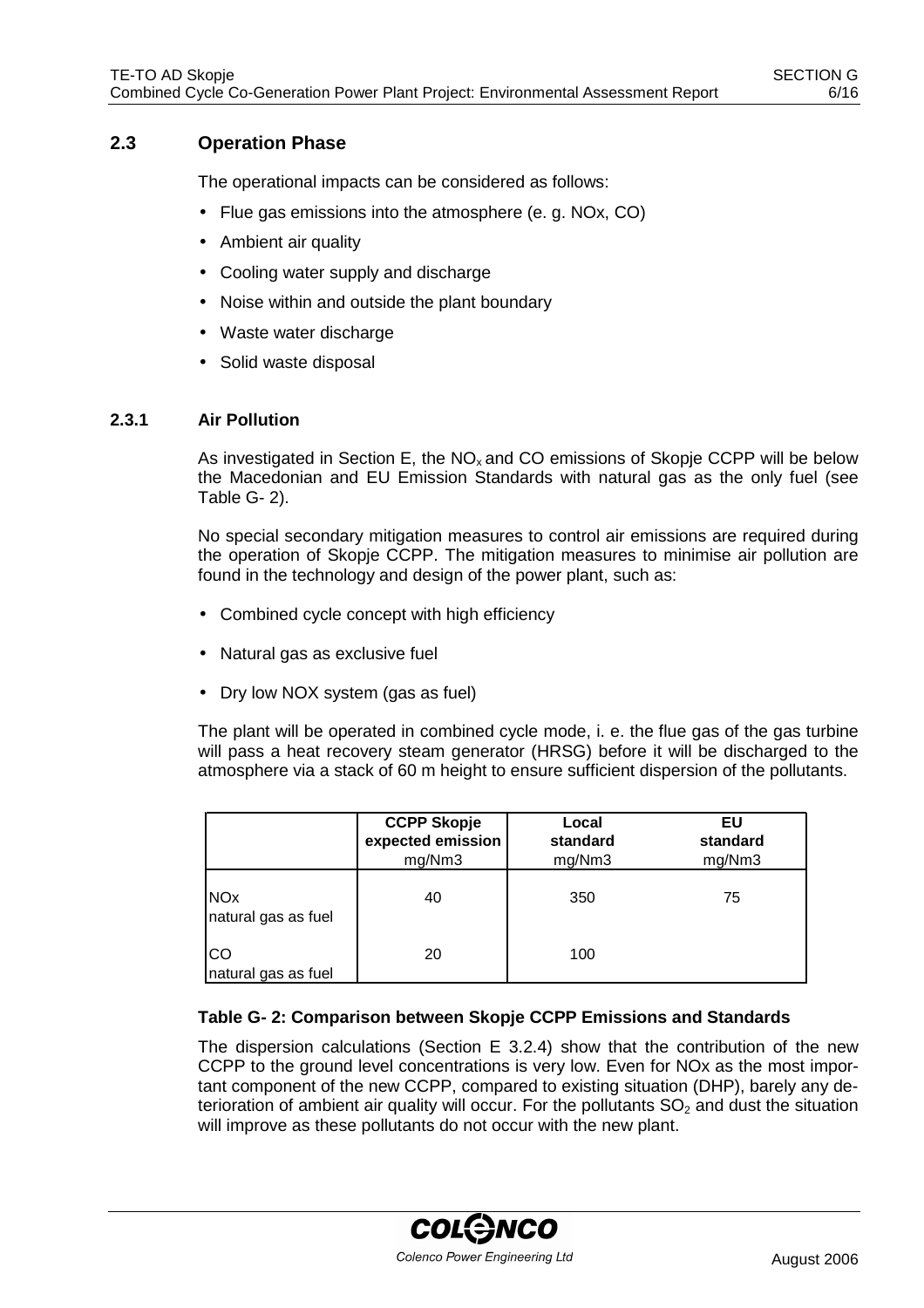#### **2.3.2 Cooling Water**

The cooling water discharge point to the river Vardar has been selected to ensure adequate/thorough mixing in the initial contact and dissemination zone. Since the amount of cooling water discharged is very low no excess of the allowed temperature increase is likely.

#### **2.3.3 Noise**

The Skopje CCPP is located at around 250 m from the nearest residential areas. To reduce noise levels in the neighbourhood and to protect workers in the plant, the plant will be designed in a way that the equipment will meet the requirements of the WB Guidelines (e. g. by installing silencers) and will not create a noise pressure level of more than 60 dB(A) at the south and west fence and 70 dB(A) at the north and the east fence.

#### **2.3.4 Wastewater pollution**

#### 2.3.4.1 Rainwater drainage:

Rain water shall be handled according to the grade of its spoilage:

- Roof water shall be collected as clean water.
- Water from green areas is deemed as clean as well and should seep away to the ground where possible. Special gravel seeping strips should be foreseen.
- Rain water from paved surfaces and roads and dirt areas shall be guided to the storm sewer pipe system via road or yard gullies and or directly towards the natural run off ditch system. Sand traps to be installed where reasonable.
- Rain water from oil contaminated areas shall be treated as waste water and shall be specially treated

#### 2.3.4.2 Sanitary wastewater

The sanitary wastewater will be collected in by a separate duct and conducted directly to the municipal sewage treatment plant.

#### **2.3.5 Industrial and Sanitary Solid Wastes**

#### 2.3.5.1 Sanitary Waste:

In the operation phase the quantity of sanitary waste from the workers is minimal and will be collected and disposed to approved disposal sites by the respective approved local companies in accordance with local requirements.

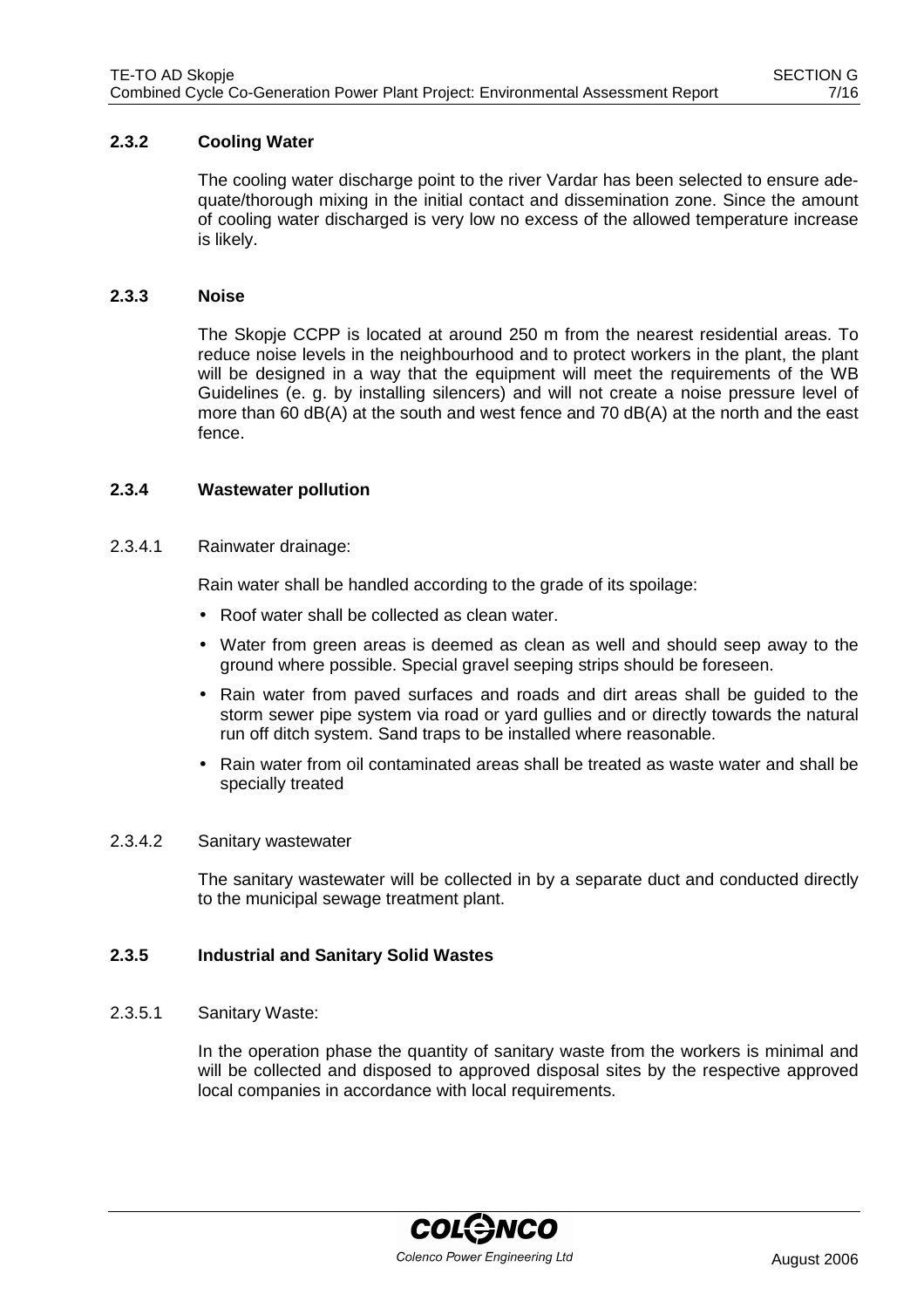#### 2.3.5.2 Industrial Waste:

Industrial solid waste such as packs, cloths saturated with oil and/or grease and sludge extracted from a treatment system will be gathered and disposed of to approved disposal sites by the respective approved local companies in accordance with local requirements.

#### **2.3.6 Fire Prevention**

Fire prevention and control at the Skopje CCPP will be designed in accordance with the NFPA. The design of the project's fire prevention and control systems shall be approved by the Macedonian Authority.

A **summary** of all important impacts during the operation phase and the applied mitigation measures are given in the Table G- 3:

| No.            | Impact                     | <b>Possible Effects</b>                                            | <b>Assessment / Mitigation Measures</b>                                                                                                                                                                                                                     |
|----------------|----------------------------|--------------------------------------------------------------------|-------------------------------------------------------------------------------------------------------------------------------------------------------------------------------------------------------------------------------------------------------------|
| 1              | Climate                    | Greenhouse effect                                                  | Minimising of specific CO <sub>2</sub> emissions by<br>high plant efficiency and natural gas as<br>fuel (392 kg/MWh <sub>el</sub> )                                                                                                                         |
| $\overline{2}$ | Emissions                  | $NOx$ , CO and other<br>pollutants                                 | Limitation of $NOx$ emission by applying<br>modern combustion technology (DLN).<br>No $SO2$ and dust emissions (gas as<br>exclusive fuel)                                                                                                                   |
| 3              | Ambient air<br>quality     | Increasing of pollutant<br>ground level<br>concentration           | Despite higher annual NOx and CO<br>emission loads (due to longer operation<br>time), the impact on ambient air will<br>barely deteriorate                                                                                                                  |
| 4              | <b>Noise</b>               | Plant surrounding                                                  | Appling noise protection measures in<br>order to meet the required standard                                                                                                                                                                                 |
| 5              | Fresh water<br>demand      | Water availability                                                 | Fresh water demand will be supplied by<br>wells drilled specially for the plant                                                                                                                                                                             |
| 6              | Cooling water<br>demand    | Water availability                                                 | Limited demand because of combined<br>cycle technology. About 70 % of power<br>will be generated by gas turbines which<br>do not need cooling water. Maximum<br>demand for Skopje CCPP is about 90<br>$m3/h$ which will be supplied by the drilled<br>wells |
| $\overline{7}$ | Wastewater<br>discharge    | <b>River pollution</b>                                             | Applying of wastewater treatment in<br>order to meet the required standards                                                                                                                                                                                 |
| 8              | Cooling water<br>discharge | Temperature increase<br>of river water. Effects<br>on fish species | Limitation of cooling water temperature<br>increase. Using of suitable discharge<br>system for appropriate temperature                                                                                                                                      |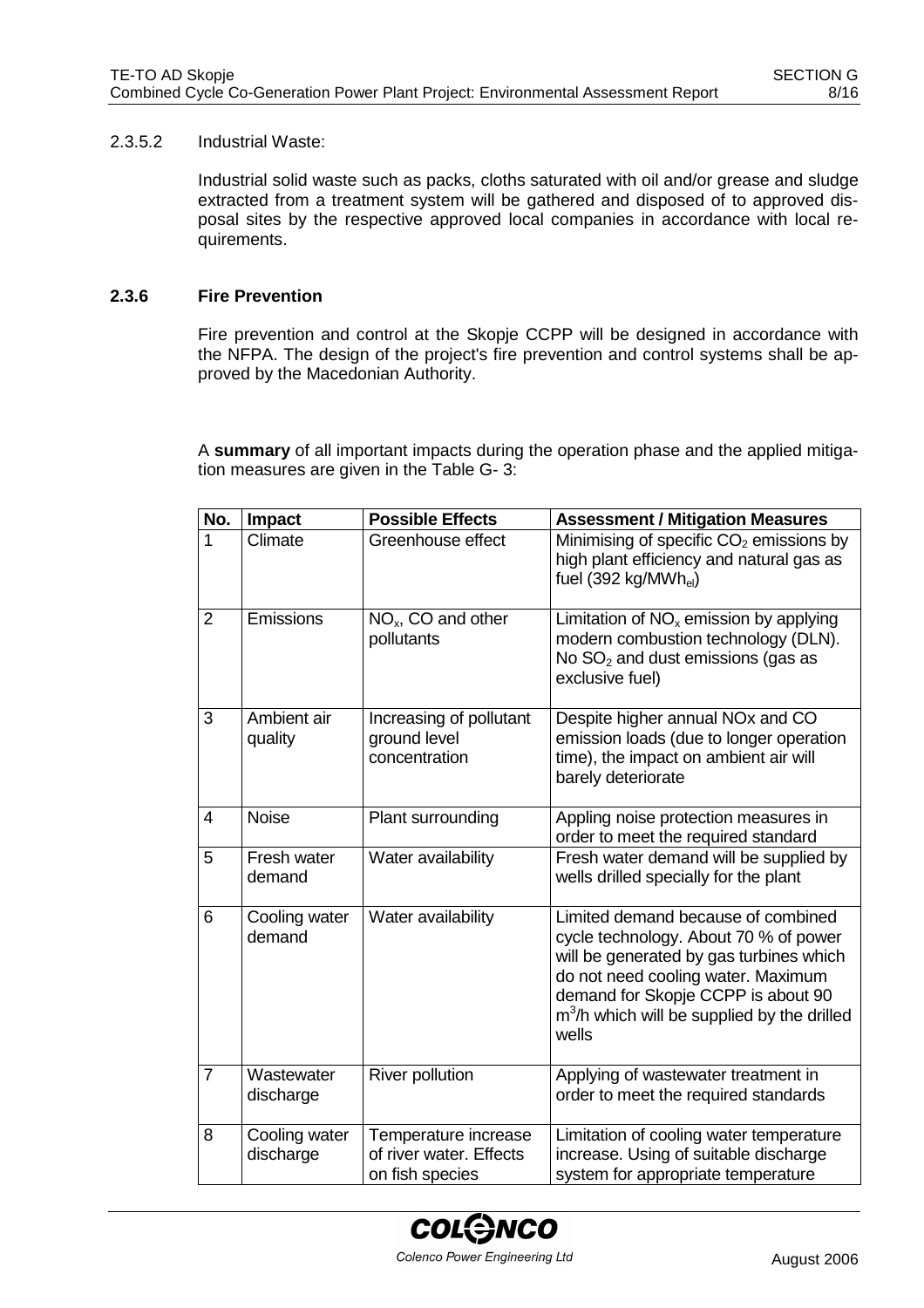| No. | <b>Impact</b>           | <b>Possible Effects</b>              | <b>Assessment / Mitigation Measures</b>                                                                                                                                                 |
|-----|-------------------------|--------------------------------------|-----------------------------------------------------------------------------------------------------------------------------------------------------------------------------------------|
|     |                         |                                      | distribution in Vardar River. Temperature<br>increase at the edge of the mixing zone<br>max. 0.6 °C. This temperature increase<br>in a closed area will not affect the fish<br>species. |
| 9   | Solid waste<br>disposal | Pollution of rivers and<br>near area | The solid waste will be disposed by an<br>authorised local disposal company<br>according to local regulations.                                                                          |
| 10  | Socio-<br>economic      | Country and future<br>development    | The impact of the project on the local<br>and Macedonian socio-economic<br>development can be assessed as high                                                                          |

#### **Table G- 3: The Main Project Impacts and Mitigation Measures during Operation Phase**

### **3 Monitoring**

The Project Company (CCPP Plant Owner Company: TE-DO AD Company) is committed to implementing an environmental monitoring plan which will ensure, that the construction and the operation of the new plant will comply with the environmental standards and the requirements of Macedonian and international procedures and guidelines.

#### **3.1 Organisation**

#### **3.1.1 Environmental Management Group**

In order to properly assess environmental impacts of the CCPP Skopje as well as evaluate the effectiveness of mitigation measures applied for the abatement of environmental pollution, a program of monitoring and oversight of the project shall be implemented.

Figure G-1 indicates the proposed organization of the environmental management and monitoring of the CCPP Skopje project.

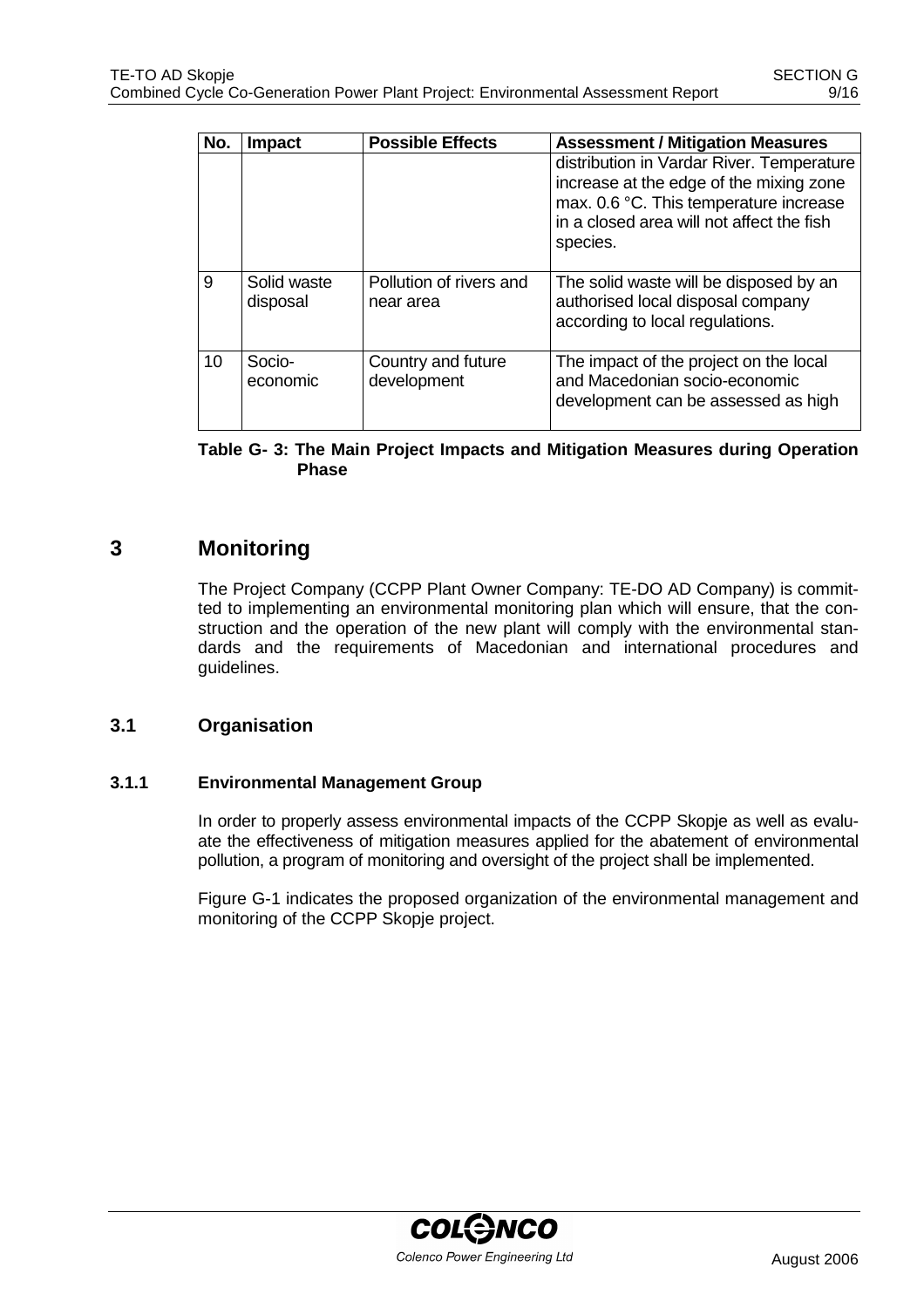

#### **Figure G- 1: Organization of Environmental Management**

The Management Board of the CCPP Skopje will be responsible for the internal environmental management and monitoring of the plant. For this purpose, the board shall nominate and appoint an Environmental Engineer as head of an **Environmental Management Group (EMG)**. He will report directly to the General Manager of the CCPP Plant Company. The environmental engineer as Head of the EMG shall be assisted by a chemical engineer of safety engineer as Assistant and Deputy Head of EMG.

The EMG shall be responsible for the execution of environmental related issues such as:

- Stack emission monitoring
- Internal waste management
- Wastewater monitoring
- Internal noise monitoring
- Labor safety
- Organization and cooperation in staff training activities.

Other activities like the monitoring of the ambient air quality (using the existing 4 automatic stations) will remain in the responsibility of the regional and local authorities.

The Head of the environmental management group is also responsible for:

- Coordination of environmental measurements and monitoring with local and regional authorities
- Informal reporting of environmental issues to the local and regional authorities
- Preparing and submission of the requested environmental reports (e. g. annual emission report).

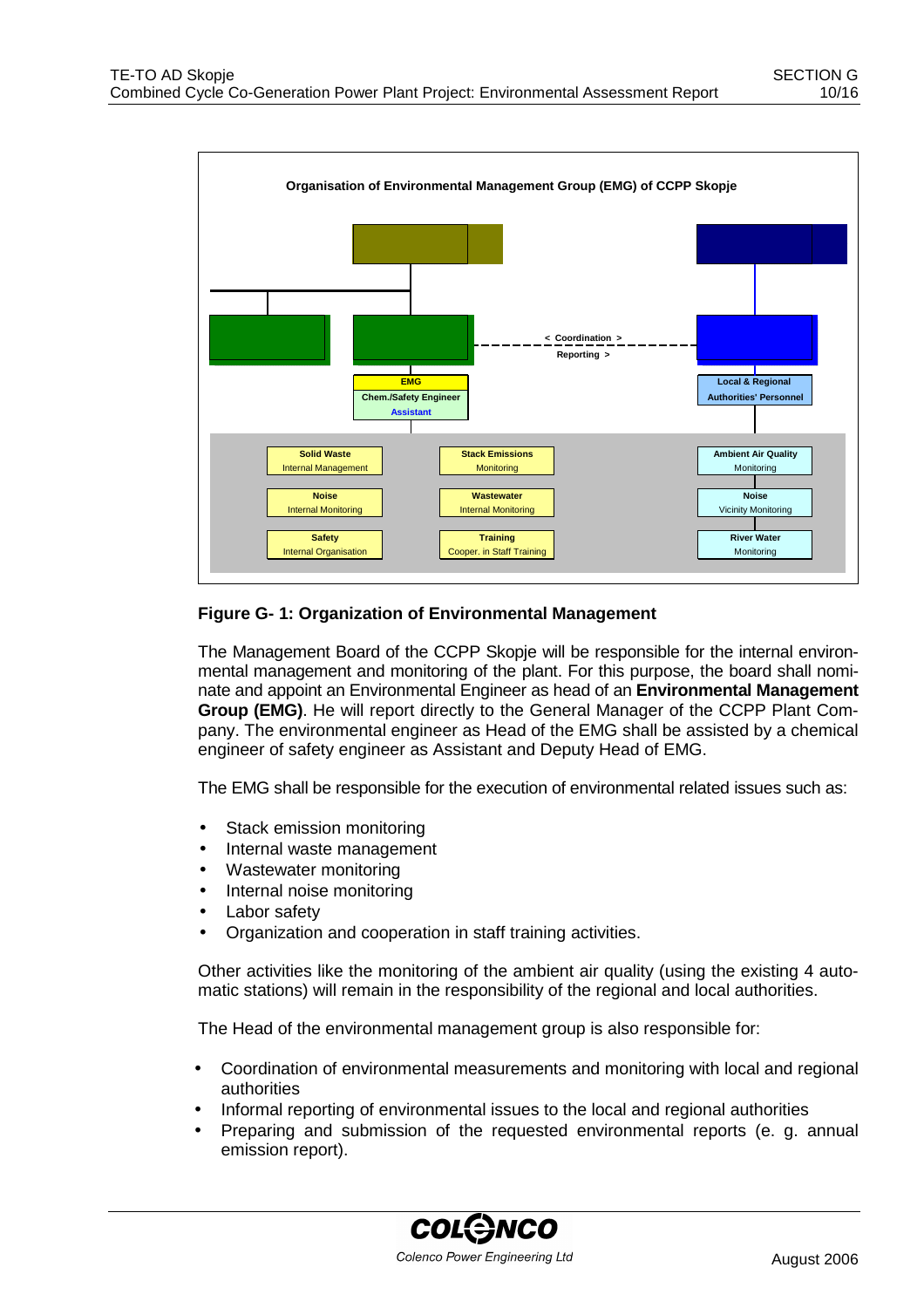The organisation of the environmental management group of CCPP Skopje shall be set in place early in order to commence work during the construction phase.

Monitoring will be carried out using standard techniques and equipment agreed with the Macedonian Ministry of Environmental and Human Surrounding Protection. The equipment will be calibrated, operated and maintained in accordance with the manufacturer's specifications. Monitoring data will be analyzed and reviewed at regular intervals by CCPP Plant Company, and compared with the relevant standards, so that any necessary corrective actions can be taken in a timely manner.

The Head of the EMG will ensure that the defined monitoring measures during construction and operation of the new plant will be implemented. He will be responsible also for maintaining any pollution control equipment and for maintaining a written Environmental Register with respect to environmental impacts as required under Macedonian and international (World Bank) guidelines.

Records of monitoring results will be reported to the responsible Government authorities and relevant parties, as required.

The new plant will be equipped with a Distributed Control System (DCS) that is intended as a fully integrated control, monitoring and supervising system.

#### **3.1.2 Training**

It is recommended to conduct a consulting and training program for lead personnel of CCPP Skopje. This will ensure that highly qualified staff will take over the responsibility and will work on environmental management and monitoring. The training program should be performed in coordination with the responsible local authorities.

The consulting and training program should commence towards the end of the construction period and be completed in the first few months of operation. The detailed scope and schedule may be established later, an initial brief outline of a possible scope is given in the following Table G- 4.

| <b>Activity</b> | <b>Subject</b>                                                                                                              | <b>Specialist</b>                                 | <b>Duration</b><br>(weeks) |
|-----------------|-----------------------------------------------------------------------------------------------------------------------------|---------------------------------------------------|----------------------------|
| Consulting      | Preparation of training program                                                                                             | Plant Manage-<br>ment,<br>Heaf of EMG             |                            |
| Consulting      | Support in establishing the environ-<br>mental management group and defini-<br>tion the environmental management<br>program | Plant Manage-<br>ment,<br>Head of EMG             | 2                          |
| Training        | Environmental monitoring of thermal<br>power plants and potential mitigation<br>measures (overview)                         | Head of EMG,<br>Assistant                         | 1                          |
| Training        | Emission monitoring equipment:<br>Methods & techn, alternatives<br>Specification                                            | Head of EMG,<br>Assistant,<br><b>Staff of EMG</b> | 1                          |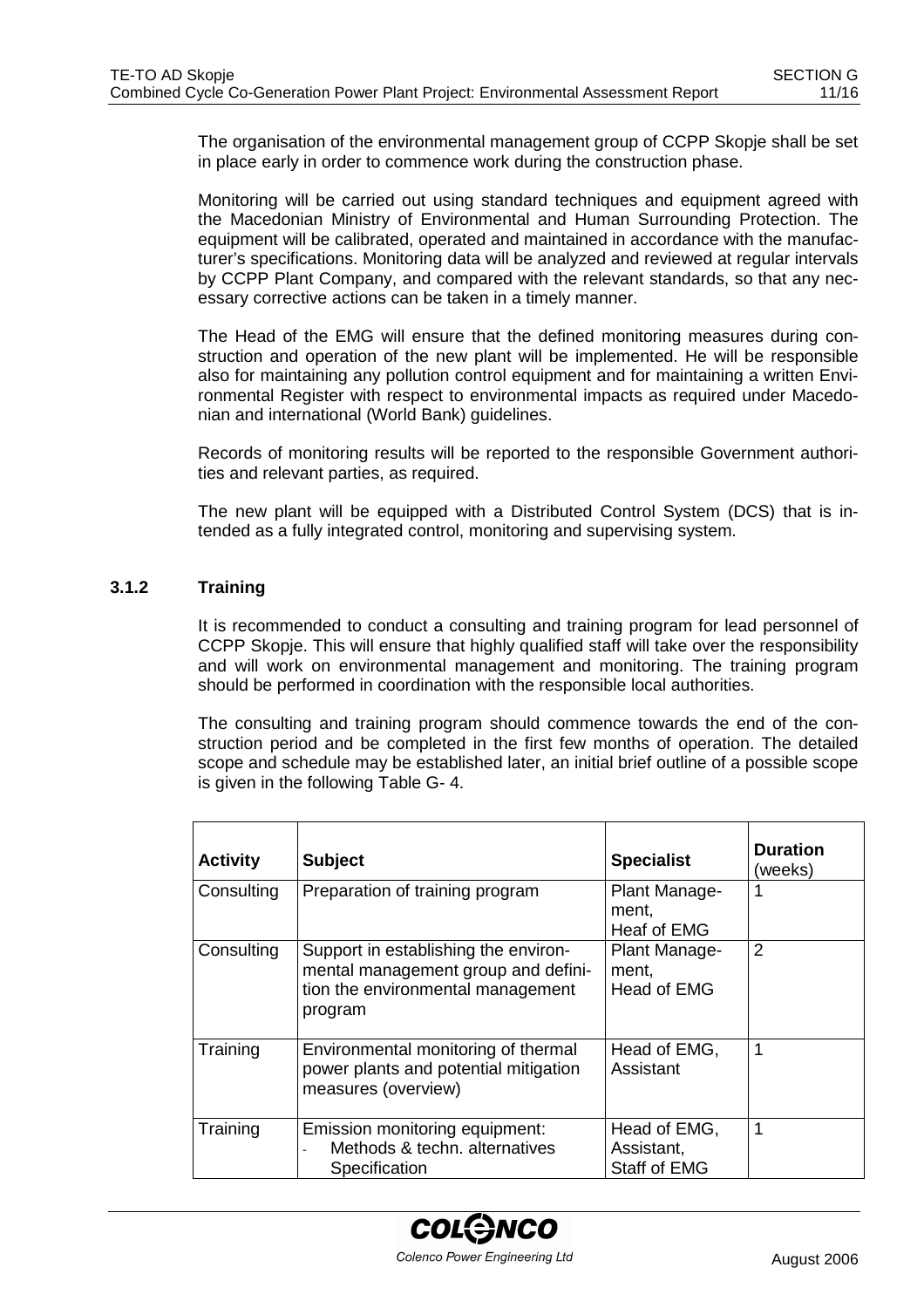| <b>Activity</b> | <b>Subject</b>                                    | <b>Specialist</b>                                 | <b>Duration</b><br>(weeks) |
|-----------------|---------------------------------------------------|---------------------------------------------------|----------------------------|
|                 | Operation<br>Maintenance<br>Evaluation of results |                                                   |                            |
|                 | (supported by equipment suppliers)                |                                                   |                            |
| Training        | Wastewater analysis and waste man-<br>agement     | Head of EMG,<br>Assistant,<br><b>Staff of EMG</b> |                            |
| Training        | Worker safety and health aspects                  | Head of EMG,<br>Assistant                         |                            |

#### **Table G- 4: Brief Summary of Training Services**

#### **3.2 Atmospheric Pollution Monitoring**

Impacts on air quality shall be monitored by measuring the emissions of the new plant as well as by monitoring the ambient air quality and meteorological parameters in the area around the site according to the corresponding regulations.

The Environmental Management Group (EMG) of CCPP Skopje shall be responsible for the execution and evaluation of the stack emission measurements. The authority will organize and perform the ambient air quality monitoring according to the national regulations. All monitoring activities shall be coordinated between the parties involved.

The emission monitoring system (EMS) of the new plant shall monitor all relevant atmospheric emissions during operation and shall collect the needed operational and reference values. The following requirements shall be fulfilled:

A continuous EMS shall be installed for the concentrations of

- nitrogen oxides NOx
- carbon monoxide CO

The following process parameters shall be monitored continuously:

- $O<sub>2</sub>$  in flue gas
- flue gas temperature
- flue gas pressure
- water content in the flue gas (not needed in case the flue gas sample is dried before entering the emission analyzers).

Being a gas turbine plant, the EMS must not include analyzers for  $SO<sub>2</sub>$  and dust. The emission monitoring system shall include a storage and calculation unit for the registration, storage, evaluation and presentation of the emission data in accordance with the requirements of 2001/80/EC.

#### **Monitoring during Construction and Operation**

The following Table G- 5 summarizes the recommended scope and plan of air pollution monitoring:

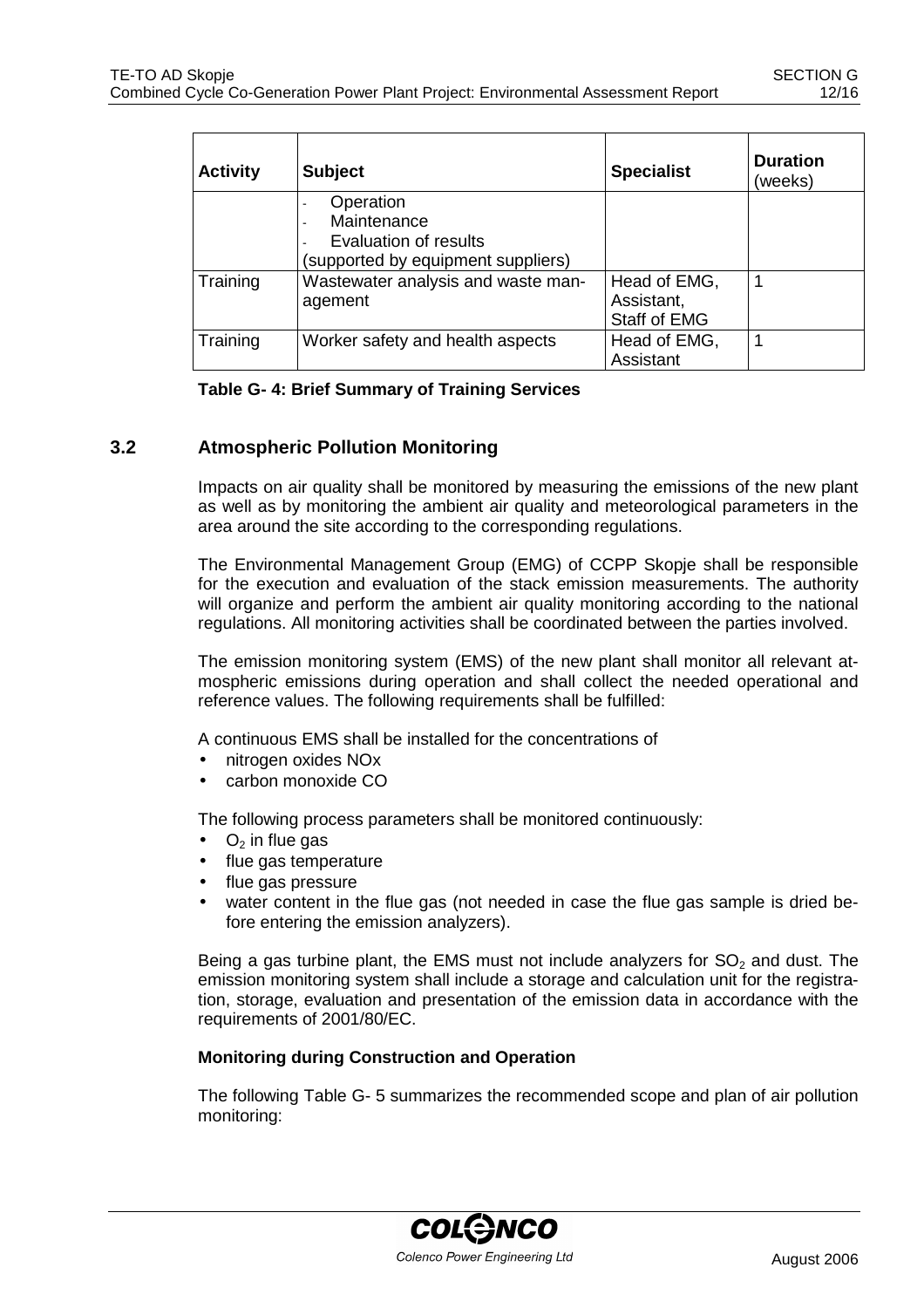|                      | monitored                                                                                                | Parameter to be   Location / Method / Frequency                                                                                                            | <b>Responsibility</b><br><b>Estimated Cost</b>                            |
|----------------------|----------------------------------------------------------------------------------------------------------|------------------------------------------------------------------------------------------------------------------------------------------------------------|---------------------------------------------------------------------------|
| Construction         | Ambient Air:<br>Dust                                                                                     | Skopje CCPP site and surround-                                                                                                                             | <b>EMG of Skopje</b><br><b>CCPP</b>                                       |
| Phase:               |                                                                                                          | ing<br>Approx. monthly during civil<br>work activities (approx. 5 times)                                                                                   | Measurement cost:<br>8'000 $\xi$                                          |
| Operational<br>Phase | Emissions:<br>$NOx$ , CO,<br>Parameters:<br>$O_2$ , t, p, $(H_2O)$                                       | <b>Stack</b><br>Analyzers with evaluation unit<br>Automatic, continuously                                                                                  | <b>EMG of Skopje</b><br>CCPP<br>Cost of instruments:<br>Approx. 120'000 € |
| Operational<br>Phase | Ambient Air:<br>$NOx$ , CO, PM, SO <sub>2</sub>                                                          | Site surroundings<br>4 automatic ambient air monitor-<br>ing stations<br>continuously; data to be aggre-<br>gated to hourly, daily and<br>monthly averages | Authority.<br>Automatic stations<br>existing                              |
| Operational<br>Phase | Meteorological<br>Parameters:<br>Wind velocity and<br>direction, tempera-<br>ture, pressure,<br>humidity | Site surroundings<br>Ambient air / meteorological<br>monitoring stations<br>automatic, continuously<br>$\blacksquare$                                      | Authority.<br>Automatic stations<br>existing                              |

**Table G- 5: Atmospheric Pollution Monitoring Plan**

#### **3.3 Noise Monitoring**

Noise level monitoring is the competency of the Ministry of Urban Planning, Construction and Environment. Data on the actual noise situation in the vicinity of the plant are available (traffic noise) and from the noise measurements performed by Toplifikacija.

#### **Monitoring during Construction and Operation**

During construction of the plant the noise level shall be recorded both at the construction site and near the fence. During operation phase, noise monitoring shall be performed within the boundary of the new plant, at the fence line and in the adjacent residential area. The responsibility for measuring/recording the noise levels shall be within the EMG for the plant internal measurements and with the a. m. authority for the measurements in the plant's vicinity. The measurements shall be performed according to the corresponding Macedonian regulations. Table G- 6 summarizes the noise monitoring plan.

| <b>Item</b>                | <b>Parameter</b><br>to be moni-<br>tored | <b>Location / Method / Frequency</b> | <b>Responsibility /</b><br>Costs |
|----------------------------|------------------------------------------|--------------------------------------|----------------------------------|
| <b>Construction Phase:</b> | Noise levels                             | At construction site and near the    | <b>EMG</b>                       |
| Noise at the site and      | (LEG)                                    | fence line / Portable acoustimeter / | Cost:                            |
| in its surrounding         |                                          | during peak hours of construction    | Approx. 2000 $\epsilon$          |
| <b>Operation Phase:</b>    | Noise levels                             | Near sources of high sound pressure  | <b>EMG</b>                       |
| Noise of main              | (LEG)                                    | and at the fence line /              | Cost:                            |
| equipment of CCPP          |                                          | Sound pressure 1 m from equipment    | Approx. 2500 $\epsilon$          |
| (e.g. gas and steam        |                                          | with portable acoustimeter /         |                                  |
| turbine)                   |                                          | monthly                              |                                  |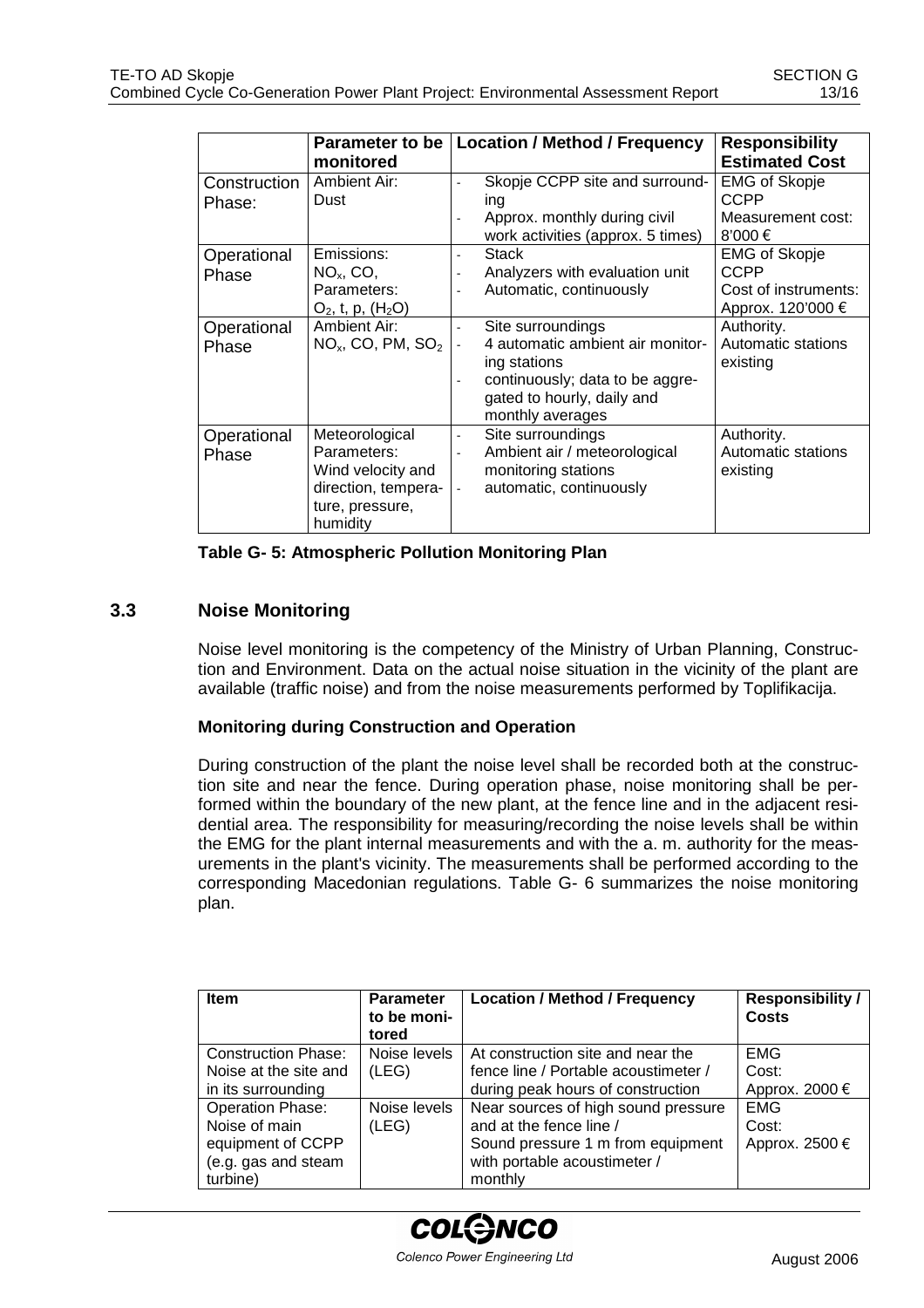| <b>Operation Phase:</b><br>Noise in the sur-<br>rounding of the site | Noise level | Outside the plant site, close to near-<br>est residential area /<br>portable acoustimeter / | Cost:<br>Approx. 2500 $\epsilon$ |
|----------------------------------------------------------------------|-------------|---------------------------------------------------------------------------------------------|----------------------------------|
|                                                                      |             | two times a vear                                                                            |                                  |

**Table G- 6: Noise Monitoring Plan**

#### **3.4 Water Pollution Monitoring**

On the basis of the existing legislation, supervision (monitoring) of the quality of surface waters is the competency of the Ministry of Agriculture, Water Economy and Forestry, the Ministry of Urban Planning, Construction and Environment and the Ministry of Health, acting through the National Water Economy Administration and inspectorates functioning as subsidiary bodies of the ministries listed.

In Skopje, all waters (ground, underground and drinking water) have been already monitored by two independent institutes – the Department for Health Protection of Skopje, and the Hydro-Meteorological Institute. Frequency of measuring and analyzing the data is once per month for both institutes, and if something is wrong with water quality, measurements are performed more frequently.

#### **Monitoring during Construction and Operation**

During the construction phase, periodic visual inspections of the site drainage quality and runoff are required to ensure the implementation of good management practices. Also, the receiving water body (Vardar River) shall be controlled. Site management practices and site drainage systems will be continuously monitored by the Environmental Management Group (EMG).

During the operation phase, the EMG will perform Internal monitoring to confirm the operational efficiency of waste water pre-treatment systems. The discharge of waste waters during operation shall be monitored regularly under supervision of the Head of EMG or his deputy. Waste water composition can be checked any time from a representative sample taken by a composite sampler which shall be installed at the waste water outfall to the river. For determination of the water quality of all discharged waters a regular water quality monitoring program shall be prepared including regular measurements of temperature, pH value and monitoring of process water regarding COD, TSS, oil/grease and residual chlorine, heavy metals and other pollutants. The measurements shall ensure that the waste water composition stays within the defined discharge limits.

In case the existing HPP "East" would have to be in operation, besides CCPP (during winter season for limited time during peak heat demand), also the wastewater discharge from this plant should be sampled and analyzed.

The implementation of the water monitoring program shall commence during the construction phase and will continue during plant operation. The measurement and monitoring shall be performed according to the corresponding Macedonian and international (World Bank) requirements. The survey area will include the area affected by the thermal plume (e.g. at least 200 m from the discharge point). The water monitoring plan is summarized in Table G- 7 below.

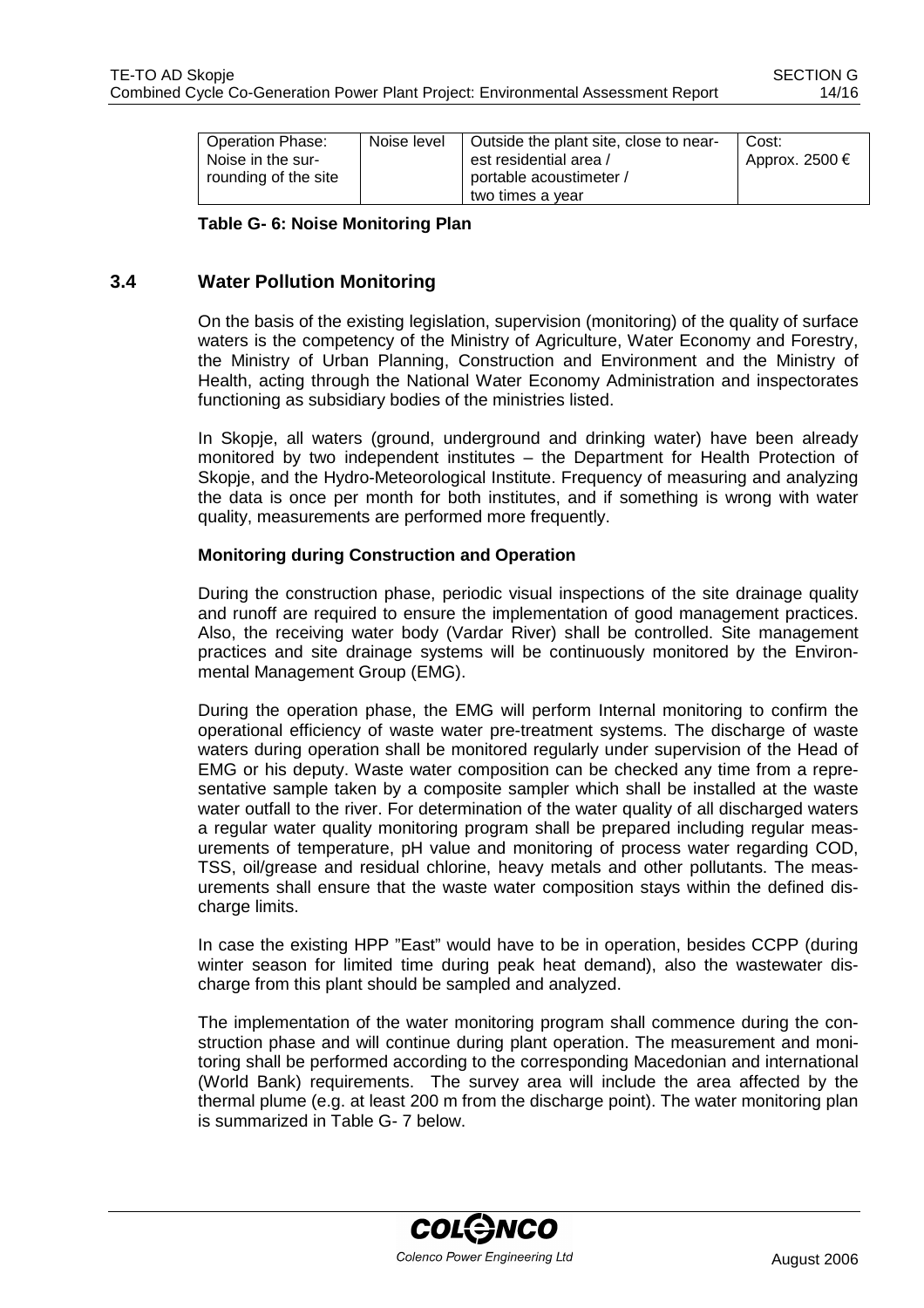| Item                                                    | Parameter to be<br>monitored                                                                           | <b>Location / Method / Frequency</b>                                                                                                      | <b>Responsibility /</b><br><b>Costs</b> |
|---------------------------------------------------------|--------------------------------------------------------------------------------------------------------|-------------------------------------------------------------------------------------------------------------------------------------------|-----------------------------------------|
| Construction<br>Phase:<br>Site drainage,<br>runoff      | Color, odor, clarity,<br>floating and sus-<br>pended solids,<br>foam, oil sheen                        | Site drainage / visual inspection/<br>once per week<br>Runoff / visual inspection / as<br>appropriate, based on rainfall<br>frequency     | <b>EMG</b><br>Cost:                     |
| Construction<br>Phase:<br>Vardar River<br>water quality | Temperature, pH,<br>COD, TSS, BOD,<br>TOC, oil, grease,<br>heavy metals,<br>coliforms                  | Upstream and downstream of<br>construction site / grab sam-<br>pling, analysis in a registered<br>laboratory / every three months         | Authority<br>Cost:<br>Approx. 2400 €/a  |
| Operation<br>Phase:<br>Effluent dis-<br>charge of       | Temperature and<br>pH                                                                                  | Discharge structure, wastewater<br>outfall / automatic monitoring /<br>continuously                                                       | <b>EMG</b><br>Cost:<br>Approx. 4000 €/a |
| <b>CCPP</b>                                             | COD, BOD, TSS,<br>oil, grease and<br>chlorine                                                          | Discharge structure, wastewater<br>outfall / water sampling, analysis<br>in a registered laboratory /<br>monthly                          |                                         |
|                                                         | heavy metals,<br>coliforms and other<br>pollutants                                                     | Discharge structure, wastewater<br>outfall / water sampling, analysis<br>in a registered laboratory / every<br>three months               |                                         |
| Operation<br>Phase:<br>eventually:<br>Effluent dis-     | Temperature and<br>pH                                                                                  | Discharge structure, wastewater<br>outfall                                                                                                | <b>EMG</b><br>Cost:                     |
| charge of ex-<br>isting HPP<br>"East"                   | COD, BOD, TSS,<br>oil, grease and<br>chlorine                                                          | Discharge structure, wastewater<br>outfall / water sampling, analysis<br>in a registered laboratory /                                     |                                         |
|                                                         | heavy metals,<br>coliforms and other<br>pollutants                                                     | if required (exist. heating plant in<br>operation for limited time)                                                                       |                                         |
| Operation<br>Phase:<br>Vardar River<br>water quality    | Temperature, pH,<br>COD, BOD, TOC,<br>DO, TSS, oil,<br>grease, chlorine,<br>heavy metals,<br>coliforms | Area predicted to be affected by<br>the discharge plume / grab sam-<br>pling, analysis in a registered<br>laboratory / every three months | Cost:<br>Approx. 4000 €/a               |

**Table G- 7: Water Pollution Monitoring Plan**

#### **3.5 Aquatic Organisms Monitoring**

The Ministry for Urban Planning, Construction and Environment is responsible for environmental protection and supervision.

There are no baseline data on the present composition of water organisms living in the River Vardar available. Therefore, this program should commence during preconstruction phase and last for the first 3 years of operation.